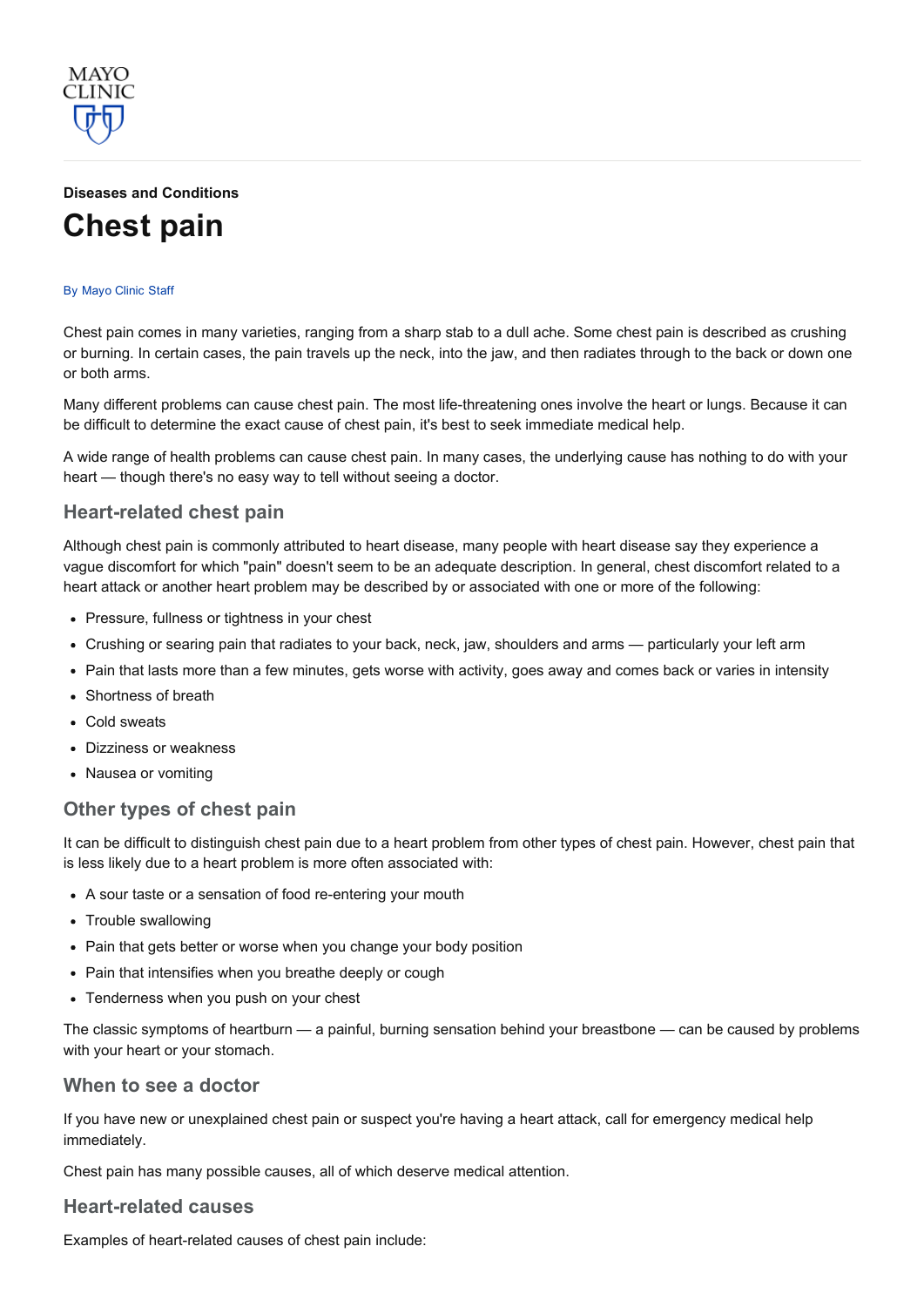- Heart attack. A heart attack is a result of a blood clot that's blocking blood flow to your heart muscle.
- Angina. Thick plaques can gradually build up on the inner walls of the arteries that carry blood to your heart. These plaques narrow the arteries and restrict the heart's blood supply, particularly during exertion.
- Aortic dissection. This life-threatening condition involves the main artery leading from your heart your aorta. If the inner layers of this blood vessel separate, blood will be forced between the layers and can cause the aorta to rupture.
- Pericarditis. This condition, an inflammation of the sac surrounding your heart, usually causes sharp pain that gets worse when you breathe in or when you lay down.

## Digestive causes

Chest pain can be caused by disorders of the digestive system, including:

- Heartburn. This painful, burning sensation behind your breastbone occurs when stomach acid washes up from your stomach into the esophagus — the tube that connects your throat to your stomach.
- Swallowing disorders. Disorders of the esophagus can make swallowing difficult and even painful.
- Gallbladder or pancreas problems. Gallstones or inflammation of your gallbladder or pancreas can cause abdominal pain that radiates to your chest.

### Muscle and bone causes

Some types of chest pain are associated with injuries and other problems affecting the structures that make up the chest wall. Examples include:

- Costochondritis. In this condition, the cartilage of your rib cage, particularly the cartilage that joins your ribs to your breastbone, becomes inflamed and painful.
- Sore muscles. Chronic pain syndromes, such as fibromyalgia, can produce persistent muscle-related chest pain.
- Injured ribs. A bruised or broken rib can cause chest pain.

## **Lung-related causes**

Many lung disorders can cause chest pain, including:

- Pulmonary embolism. This cause of chest pain occurs when a blood clot becomes lodged in a lung (pulmonary) artery, blocking blood flow to lung tissue.
- Pleurisy. If the membrane that covers your lungs becomes inflamed, it can cause chest pain that's made worse when you inhale or cough.
- Collapsed lung. The chest pain associated with a collapsed lung typically begins suddenly and can last for hours. A collapsed lung occurs when air leaks into the space between the lung and the ribs.
- Pulmonary hypertension. High blood pressure in the arteries carrying blood to the lungs (pulmonary hypertension) also can produce chest pain.

#### Other causes

Chest pain can also be caused by:

- Panic attack. If you have periods of intense fear accompanied by chest pain, rapid heartbeat, rapid breathing, profuse sweating, shortness of breath, nausea, dizziness and a fear of dying, you may be experiencing a panic attack.
- Shingles. Caused by a reactivation of the chickenpox virus, shingles can produce pain and a band of blisters from your back around to your chest wall.

Call for an ambulance or have someone drive you to an emergency room if you experience new or unexplained chest pain or pressure that lasts more than a few moments. Don't waste any time for fear of embarrassment if it's not a heart attack. Even if there's another cause for your chest pain, you need to be seen right away.

## What you can do

On the way to the hospital, share the following information with the emergency caregivers:

- Symptoms. Describe your signs and symptoms in detail, noting when they started and whether anything makes the pain better or worse.
- Medical history. Have you ever had chest pain before? What caused it? Do you or any close family members have a history of heart disease or diabetes?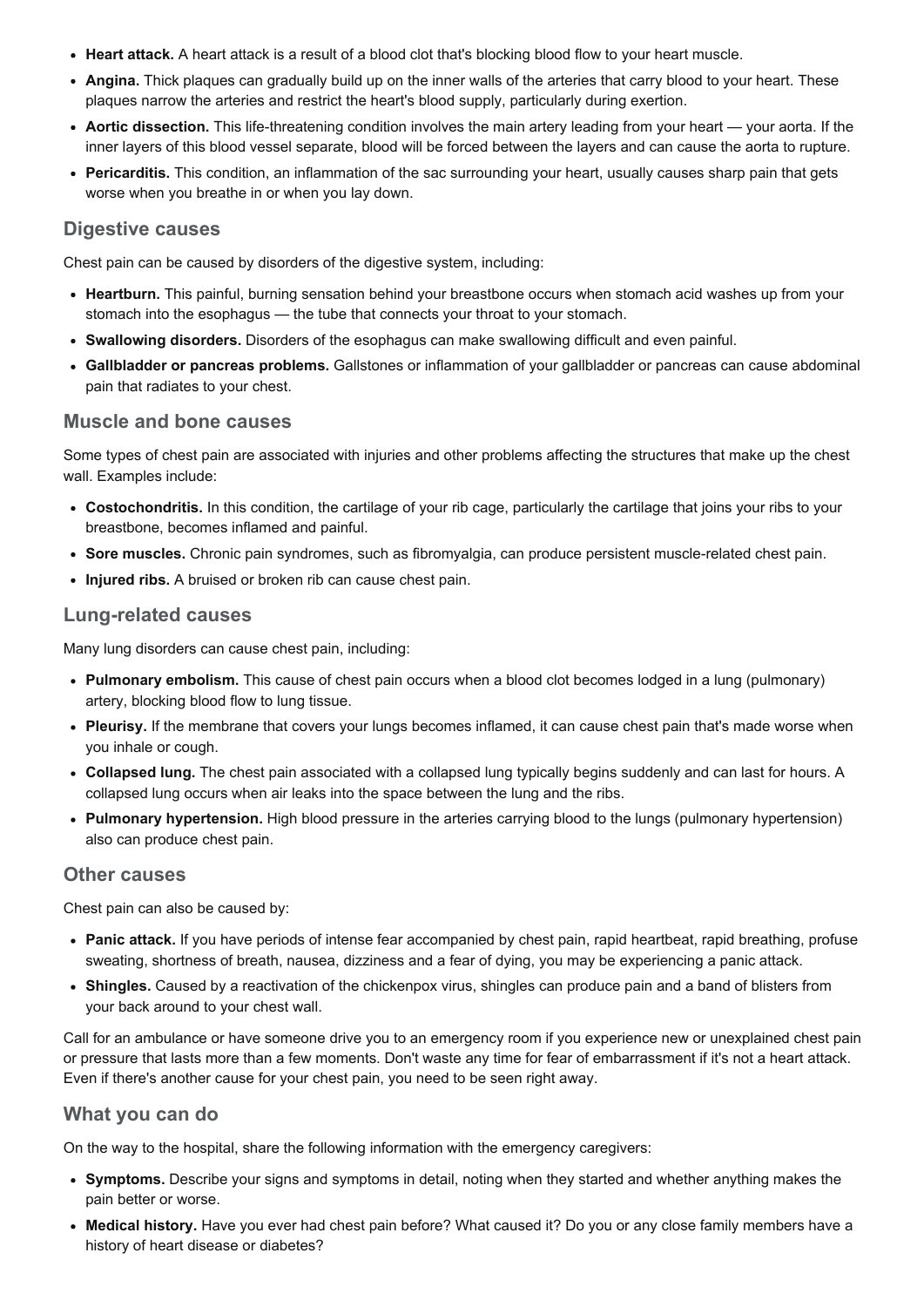• Medications. Having a list of all the medications and supplements you regularly take will be helpful to the emergency workers. You might want to prepare such a list in advance to carry in your wallet or purse.

Once you're at the hospital, it's likely that your medical evaluation will move ahead rapidly. Based on results from an electrocardiogram (ECG) and blood tests, your doctor may be able to quickly determine if you are having a heart attack or give you another explanation for your symptoms. You'll probably have a number of questions at this point. If you haven't received the following information, you may want to ask:

- What's the most likely cause of my chest pain?
- Are there other possible causes for my symptoms or condition?
- What kinds of tests do I need?
- Do I need to be hospitalized?
- What treatments do I need right now?
- Are there any risks associated with these treatments?
- What are the next steps in my diagnosis and treatment?
- I have other medical conditions. How might that affect my treatment?
- Do I need to follow any restrictions after returning home?
- Should I see a specialist?

Don't hesitate to ask additional questions that occur to you during your medical evaluation.

## What to expect from the doctor

A doctor who sees you for chest pain may ask:

- When did your symptoms start? Have they gotten worse over time?
- Does your pain radiate to any other parts of your body?
- What words would you use to describe your pain?
- Do you have signs and symptoms other than chest pain, such as trouble breathing, dizziness, lightheadedness or vomiting?
- Do you have high blood pressure? If so, do you take medicine for it?
- Do you or did you smoke? How much?
- Do you use alcohol or caffeine? How much?
- Do you use illicit drugs, such as cocaine?

Chest pain doesn't always signal a heart attack. But that's what emergency room doctors will test for first because it's potentially the most immediate threat to your life. They may also check for life-threatening lung conditions — such as a collapsed lung or a clot in your lung.

### Immediate tests

Some of the first tests you may undergo include:

- Electrocardiogram (ECG). This test records the electrical activity of your heart through electrodes attached to your skin. Because injured heart muscle doesn't conduct electrical impulses normally, the ECG may show that a heart attack has occurred or is in progress.
- Blood tests. Your doctor may order blood tests to check for increased levels of certain enzymes normally found in heart muscle. Damage to heart cells from a heart attack may allow these enzymes to leak, over a period of hours, into your blood.
- Chest X-ray. An X-ray of your chest allows doctors to check the condition of your lungs and the size and shape of your heart and major blood vessels. A chest X-ray can also reveal lung problems such as pneumonia or a collapsed lung.
- Computerized tomography (CT scan). CT scans can be used to look for a blood clot in your lung (pulmonary embolism) or to check your aorta to make sure you're not having aortic dissection.

#### **Follow-up testing**

Depending upon the results from these initial tests, you may need follow-up testing, which may include: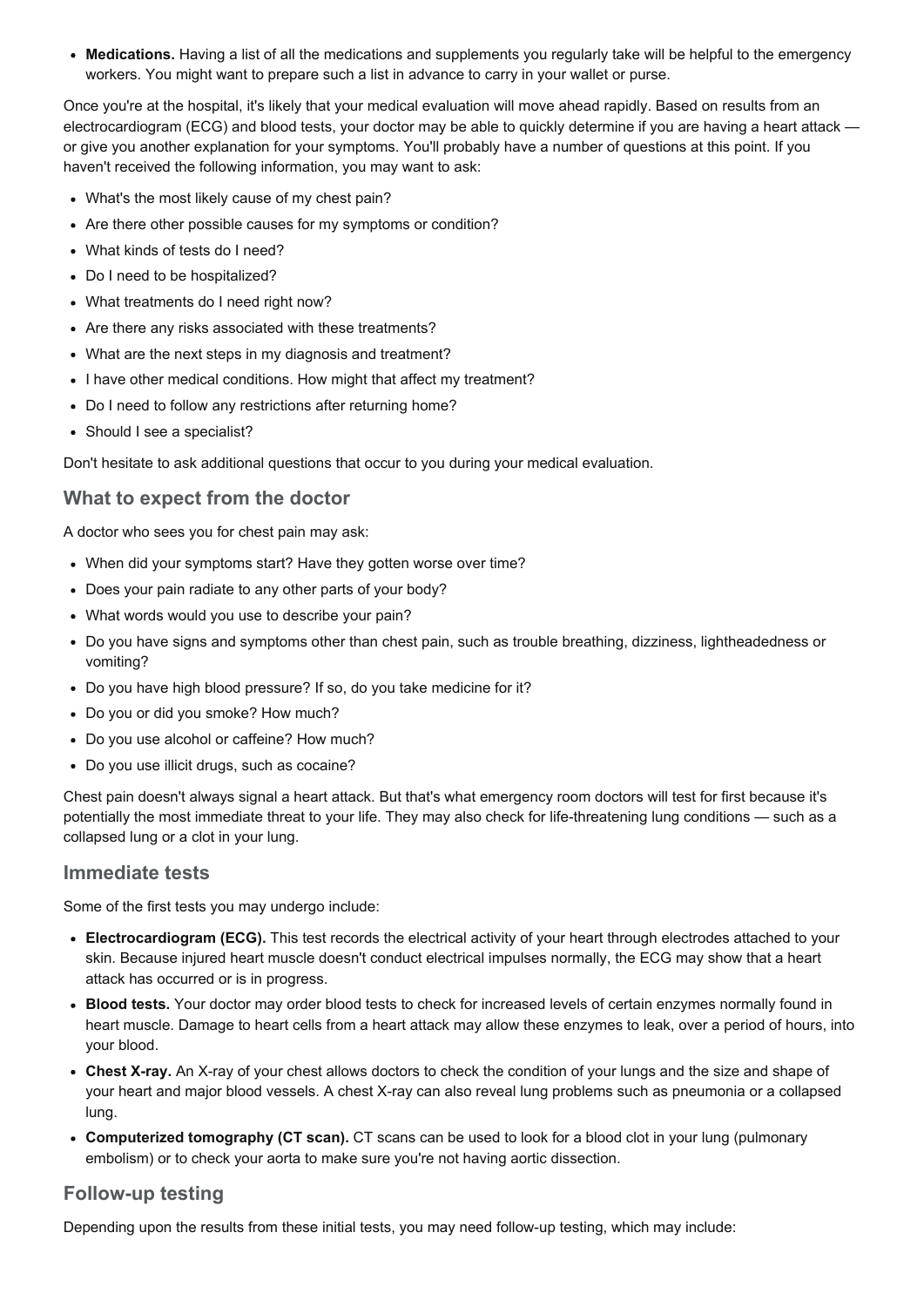- Echocardiogram. An echocardiogram uses sound waves to produce a video image of your heart in motion. In some cases, a small device may be passed down your throat to obtain better views of different parts of your heart.
- Computerized tomography (CT scan). Different types of CT scans can be used to check your heart arteries for signs of calcium, which indicate areas where plaque blockages are accumulating. CT scans can also be done with dye to check your heart and lung arteries for blockages and other problems.
- Stress tests. These measure how your heart and blood vessels respond to exertion, which may indicate if your pain is related to your heart. There are many kinds of stress tests. You may be asked to walk on a treadmill or pedal a stationary bike while hooked up to an ECG. Or you may be given a drug intravenously to stimulate your heart in a way similar to exercise.
- Coronary catheterization (angiogram). This test helps doctors identify individual arteries to your heart that may be narrowed or blocked. A liquid dye is injected into the arteries of your heart through a catheter — a long, thin tube that's fed through an artery, either through your wrist or your groin, to arteries in your heart. As the dye fills your arteries, they become visible on X-ray and video.

Treatment will vary, depending on the underlying cause of your chest pain.

### **Medications**

Drugs used to treat some of the most common causes of chest pain include:

- Artery relaxers. Nitroglycerin usually taken as a tablet under the tongue relaxes heart arteries, so blood can flow more easily through the narrowed spaces. Some blood pressure medicines also relax and widen blood vessels.
- Aspirin. If doctors suspect that your chest pain is related to your heart, you'll likely be given aspirin.
- Clot-busting drugs. If you are having a heart attack, you may receive drugs that work to dissolve the clot that is blocking blood from reaching your heart muscle.
- Blood thinners. If you have a clot in an artery feeding your heart or lungs, you'll be given drugs that inhibit blood clotting — to help prevent more clots from forming.
- Acid-suppressing medications. If your chest pain is caused by stomach acid splashing up your esophagus, the doctor may suggest medications that reduce the amount of acid in your stomach.
- Antidepressants. If you are experiencing panic attacks, your doctor may prescribe antidepressants to help control your symptoms. Psychological therapy, such as cognitive behavioral therapy, also might be recommended.

# Surgical and other procedures

Procedures to treat some of the most dangerous causes of chest pain include:

- Balloons and stent placement. If your chest pain is caused by a blockage in an artery feeding your heart, doctors insert narrow tubing into a large blood vessel in your groin and thread it up to the blockage. They then deploy a balloon to reopen the artery. In many cases, a small wire mesh tube (stent) is inserted to keep the artery open.
- Bypass surgery. During this procedure, surgeons take a blood vessel from another part of your body and use it to create an alternative route for blood to go around the blocked artery.
- Dissection repair. You may need emergency surgery to repair an aortic dissection a life-threatening condition that can result in the rupture of the artery that carries blood from your heart to the rest of your body.
- Lung reinflation. If you have a collapsed lung, doctors may insert a tube in your chest, which allows the lung to reinflate.

# References

- 1. Tintinalli JE, et al. Tintinalli's Emergency Medicine: A Comprehensive Study Guide. 7th ed. New York, N.Y.: The McGraw Hill Companies; 2011. http://www.accessmedicine.com/resourceTOC.aspx?resourceID=40. Accessed Sept. 16, 2014.
- 2. Meisel JL. Diagnostic approach to chest pain in adults. http://www.uptodate.com/home. Accessed Sept. 15, 2014.
- 3. Marx JA, et al. Rosen's Emergency Medicine: Concepts and Clinical Practice. 8th ed. Philadelphia, Pa.: Mosby Elsevier; 2014. http://www.clinicalkey.com. Accessed Sept. 15, 2014.
- 4. Meisel JL. Differential diagnosis of chest pain in adults. http://www.uptodate.com/home. Accessed Sept. 15, 2014.
- 5. McKean SC, et al. Principles and Practice of Hospital Medicine. New York, N.Y: The McGrawHill Companies; 2012. http://www.accessmedicine.com/resourceTOC.aspx?resourceID=749. Accessed Sept. 16, 2014.
- 6. Yelland M, et al. An algorithm for the diagnosis and management of chest pain in primary care. Medical Clinics of North America. 2010;94:349.
- 7. Diagnosis and Treatment of Chest Pain and Acute Coronary Syndrome (ACS). Bloomington, Minn.: Institute for Clinical Systems Improvement.